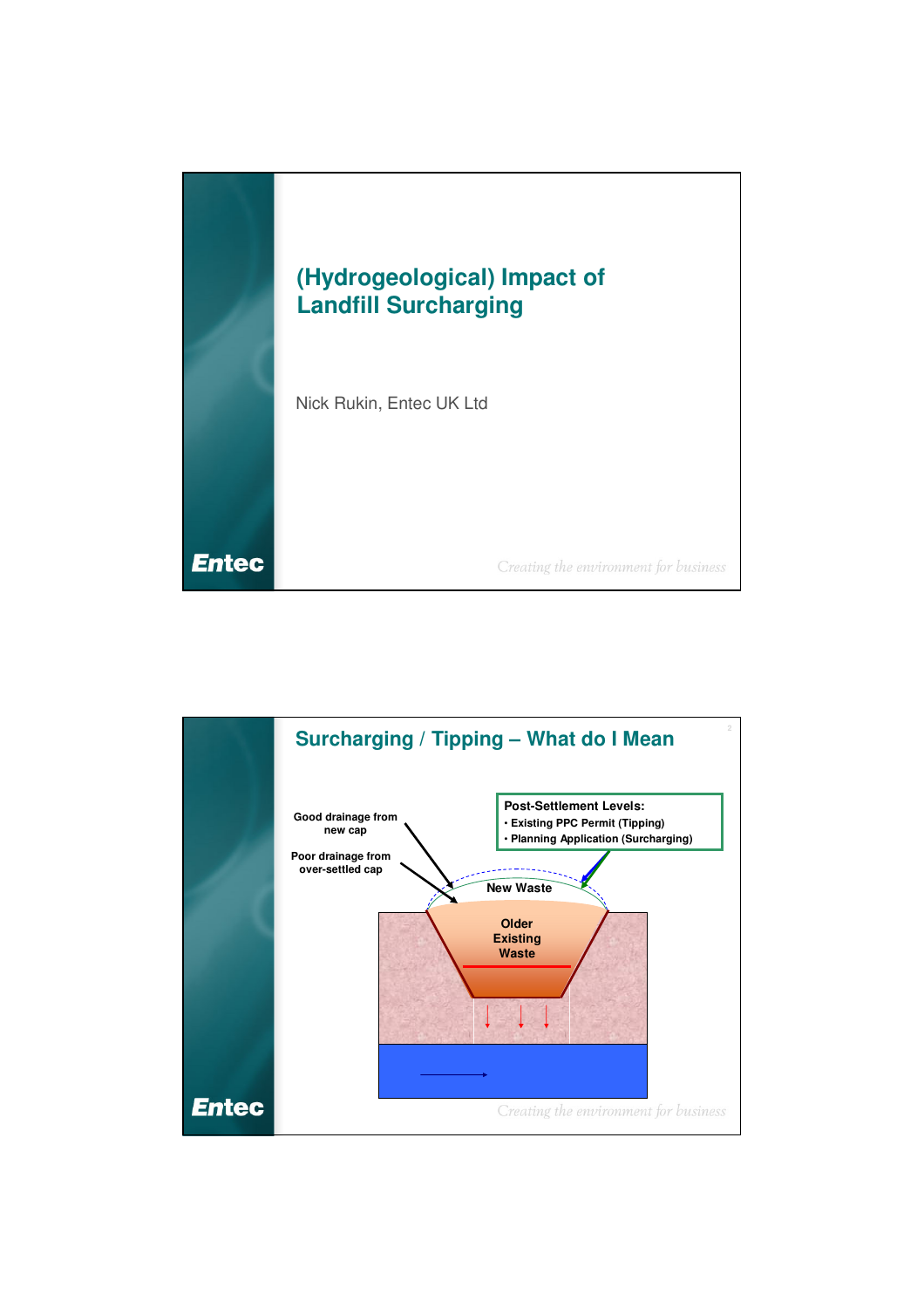

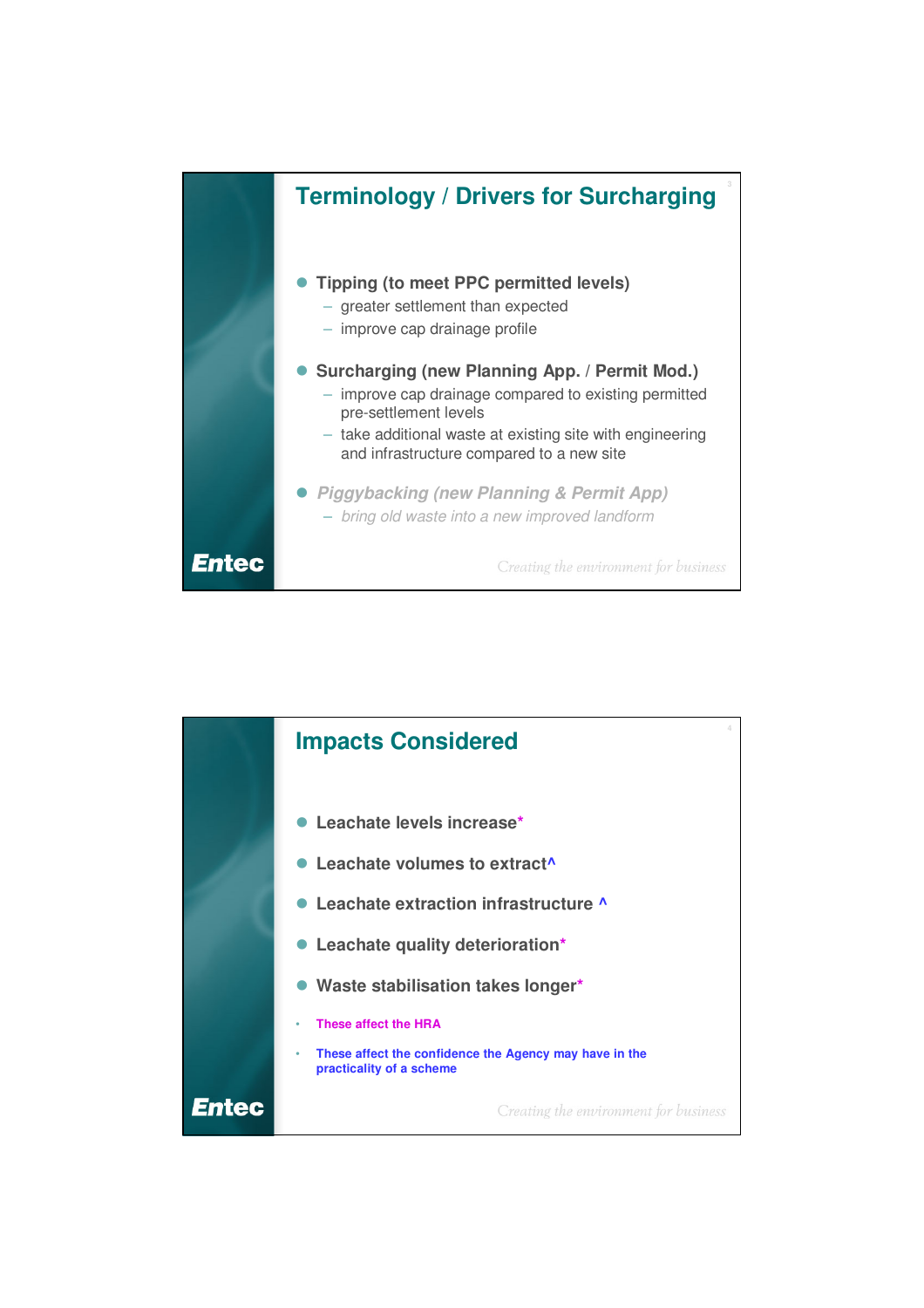

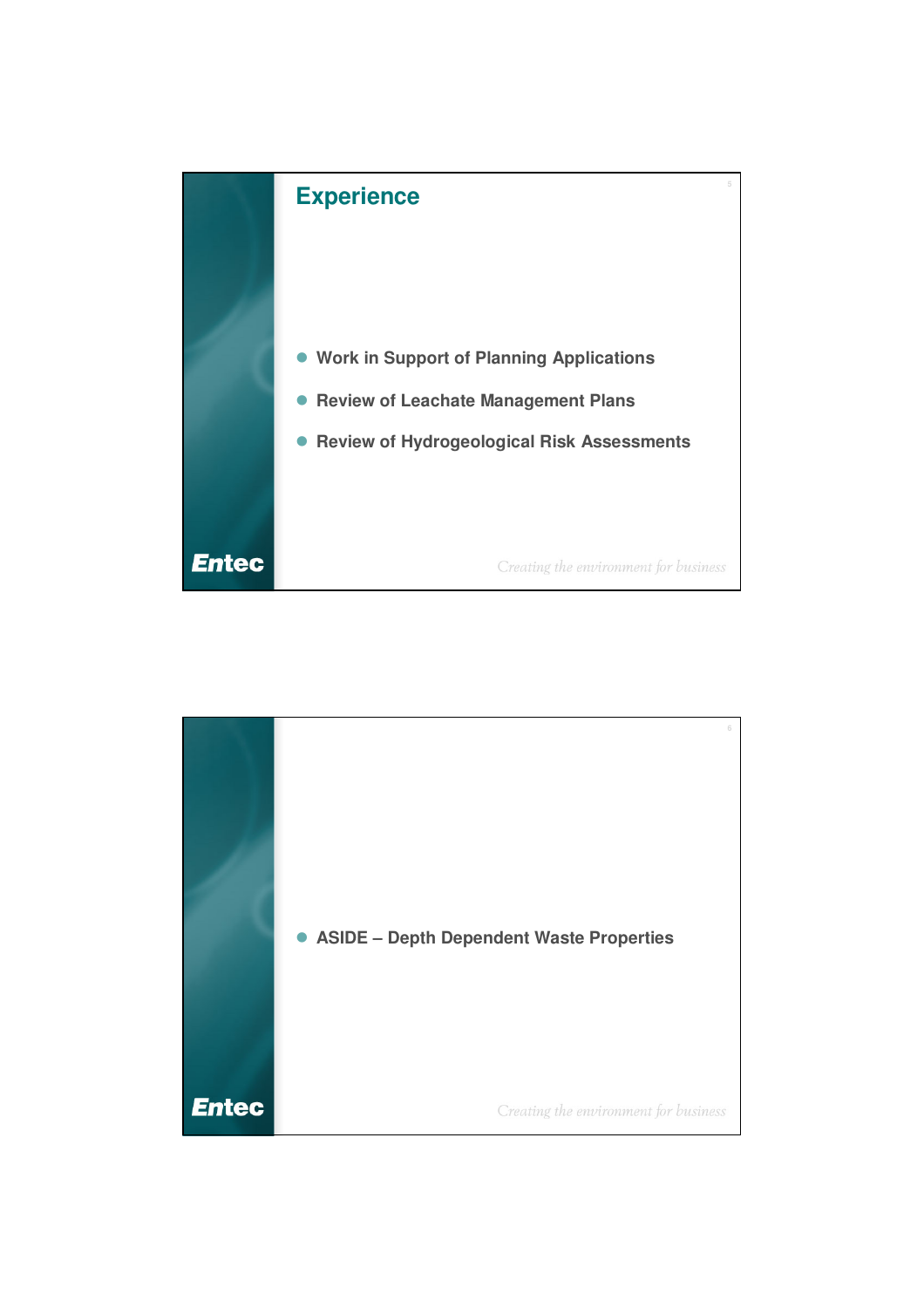|             | Change in Waste Properties with Depth |                                                  |                                     |                                                                                                                                                                        |              |  |
|-------------|---------------------------------------|--------------------------------------------------|-------------------------------------|------------------------------------------------------------------------------------------------------------------------------------------------------------------------|--------------|--|
| Average     | <b>Vertical Stress</b>                | <b>Equivalent Depth</b><br>of Waste <sup>a</sup> | <b>Drainable</b><br><b>Porosity</b> | <b>Saturated Hydraulic</b><br>Conductivity                                                                                                                             |              |  |
| (kPa)       |                                       | (m)                                              | (%)                                 | Max (m/s)                                                                                                                                                              | Min(m/s)     |  |
| $\mathbf 0$ |                                       | 1                                                | 20 <sup>b</sup>                     |                                                                                                                                                                        |              |  |
| 34.1        |                                       | 3.4                                              | 14.7                                | 1.50E-04                                                                                                                                                               | 3.40E-05     |  |
| 64.9        |                                       | 6.5                                              | 12.5                                | 8.20E-05                                                                                                                                                               | 1.90E-05     |  |
| 120         |                                       | 12.0                                             | 6.5                                 | 2.80E-05                                                                                                                                                               | $3.10E - 06$ |  |
| 241         |                                       | 24.1                                             | ~2                                  | 8.90E-06                                                                                                                                                               | 4.40E-07     |  |
| 463         |                                       | 46.3                                             | ~1.5                                | 2.70E-07                                                                                                                                                               | 3.70E-08     |  |
| 1999        | Powrie W and Beaven R P,              | Landfills.                                       |                                     | Hydraulic Properties of Household Waste and Implications for<br>Proceedings of the Institute of Civil Engineers;<br>Geotechnical Engineering, October 1999, pp235-247. |              |  |

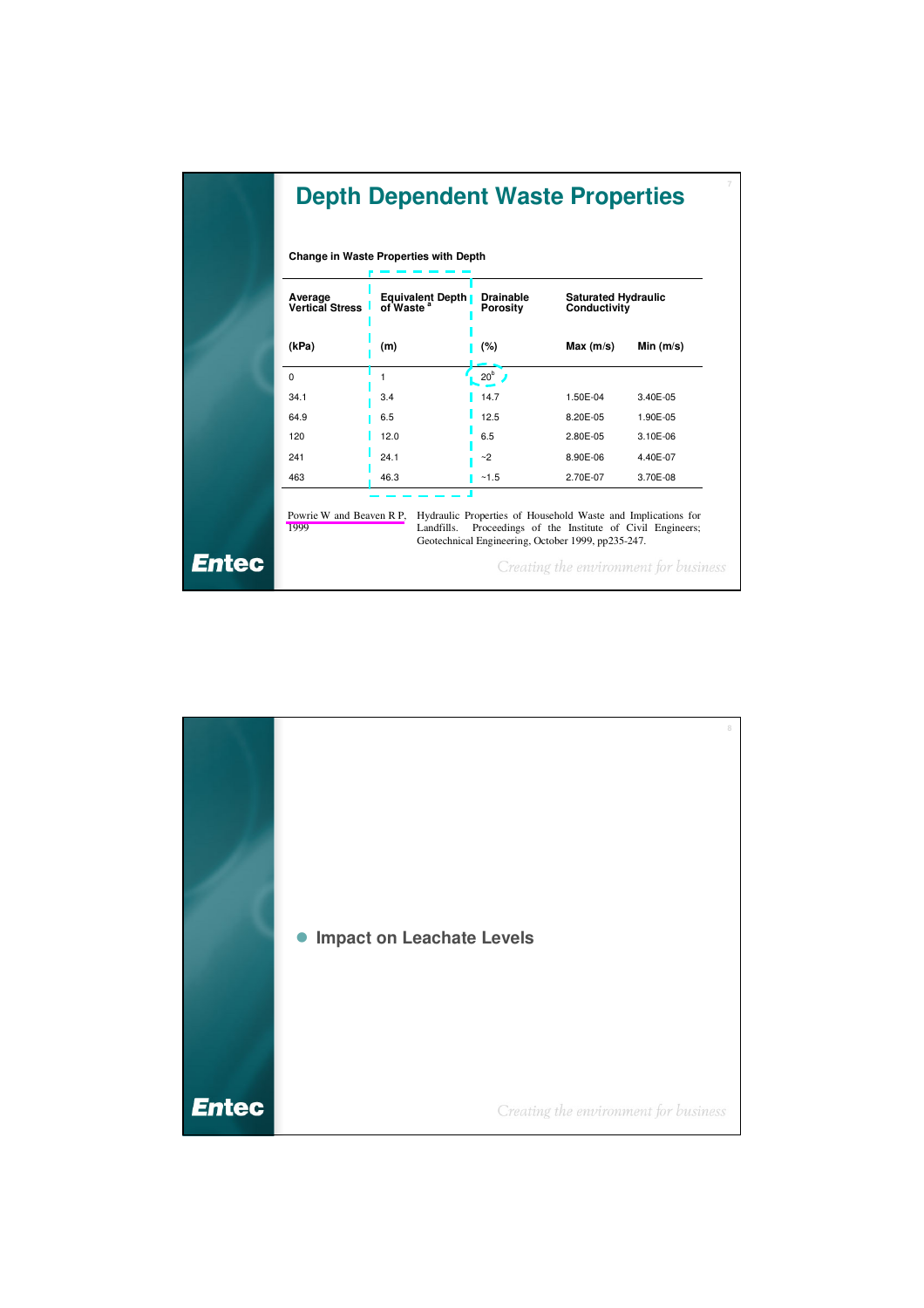

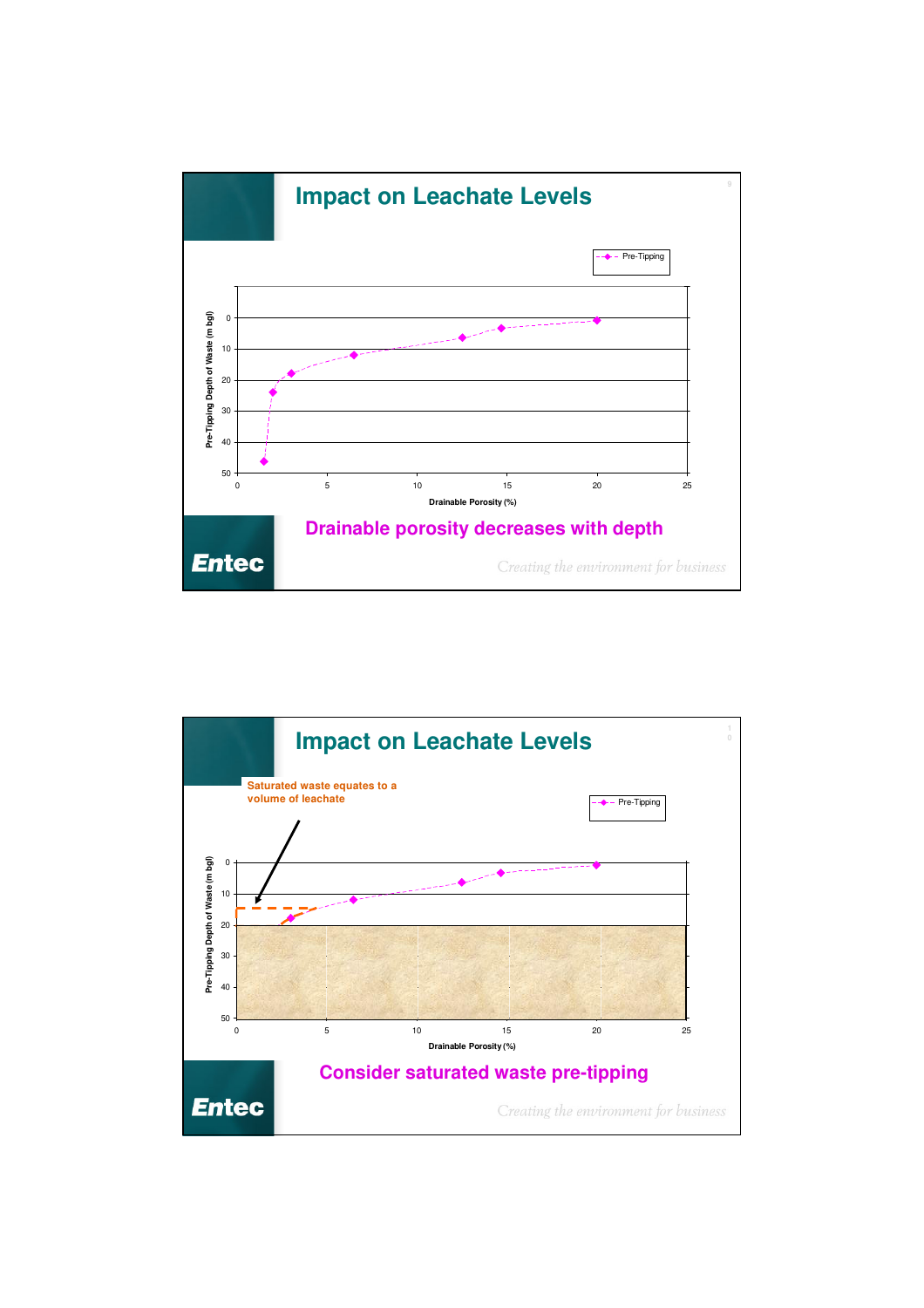

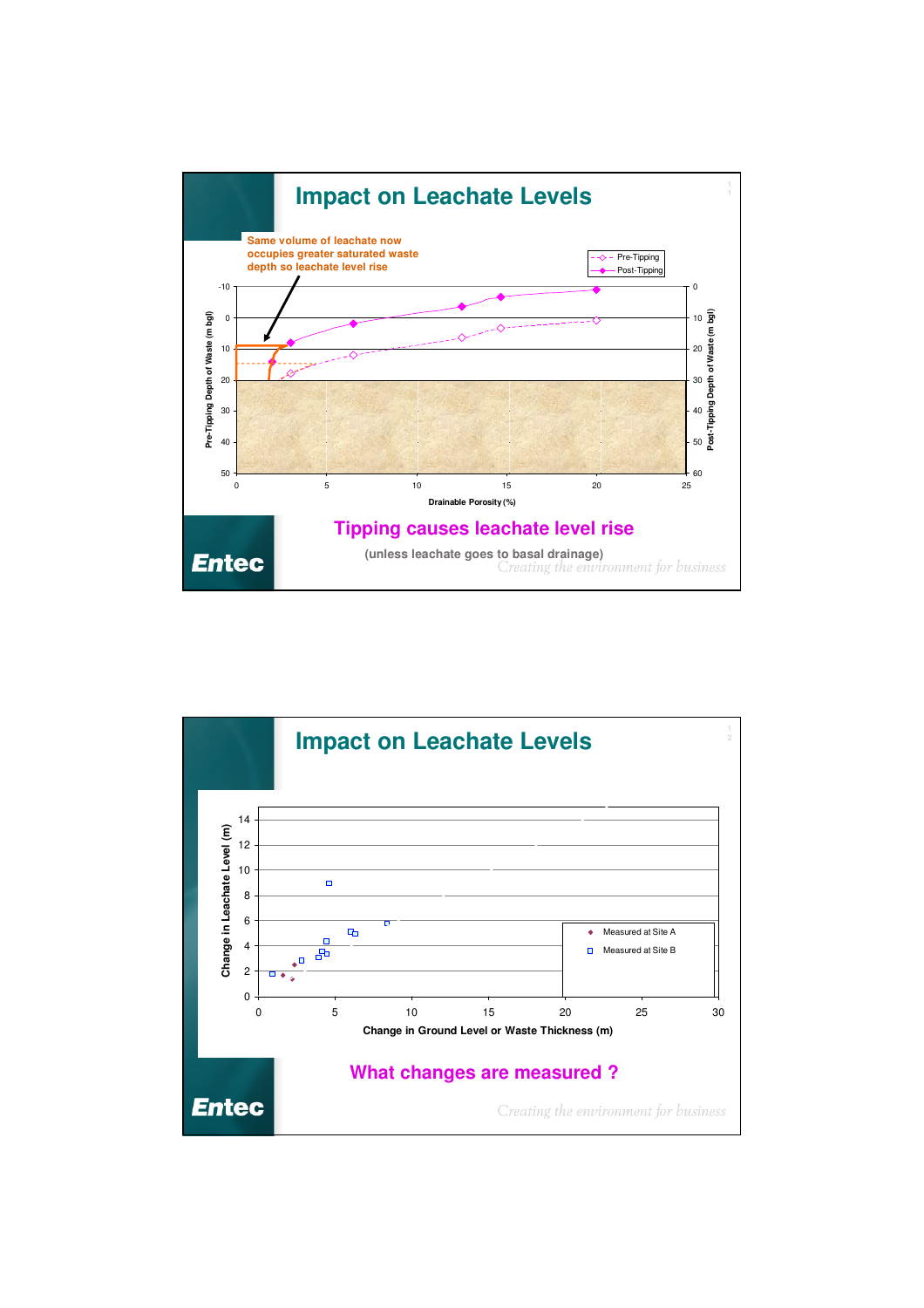

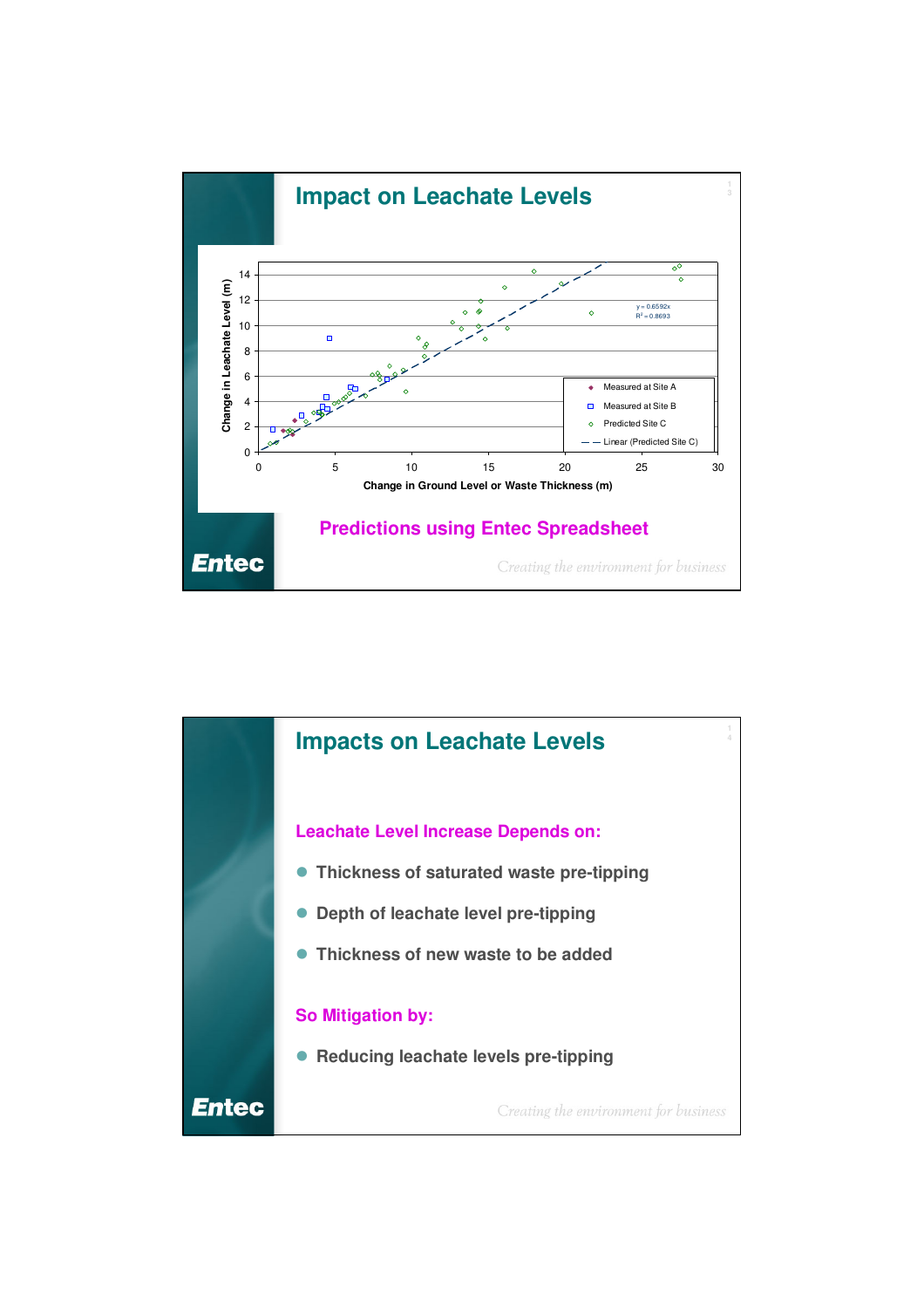

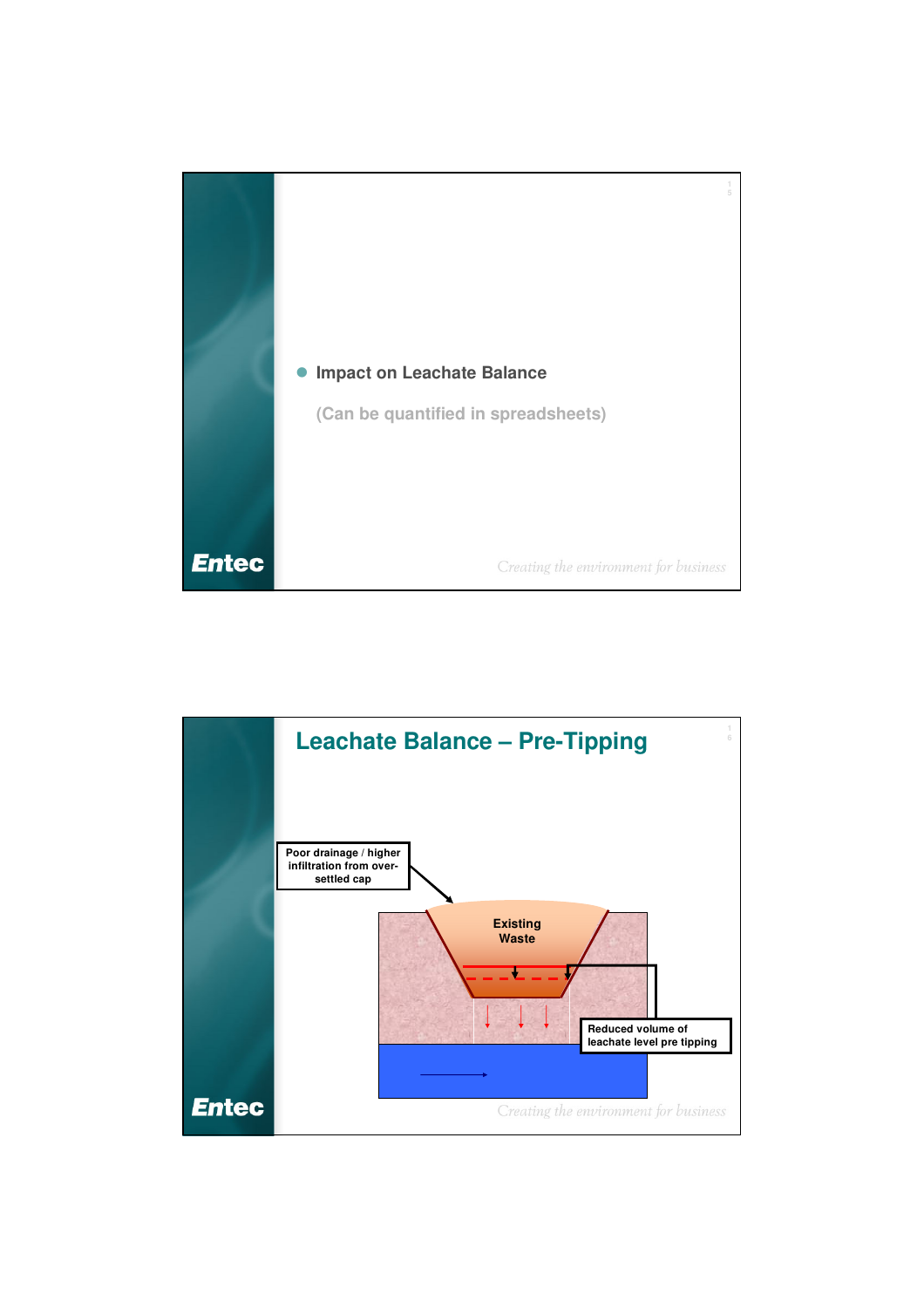

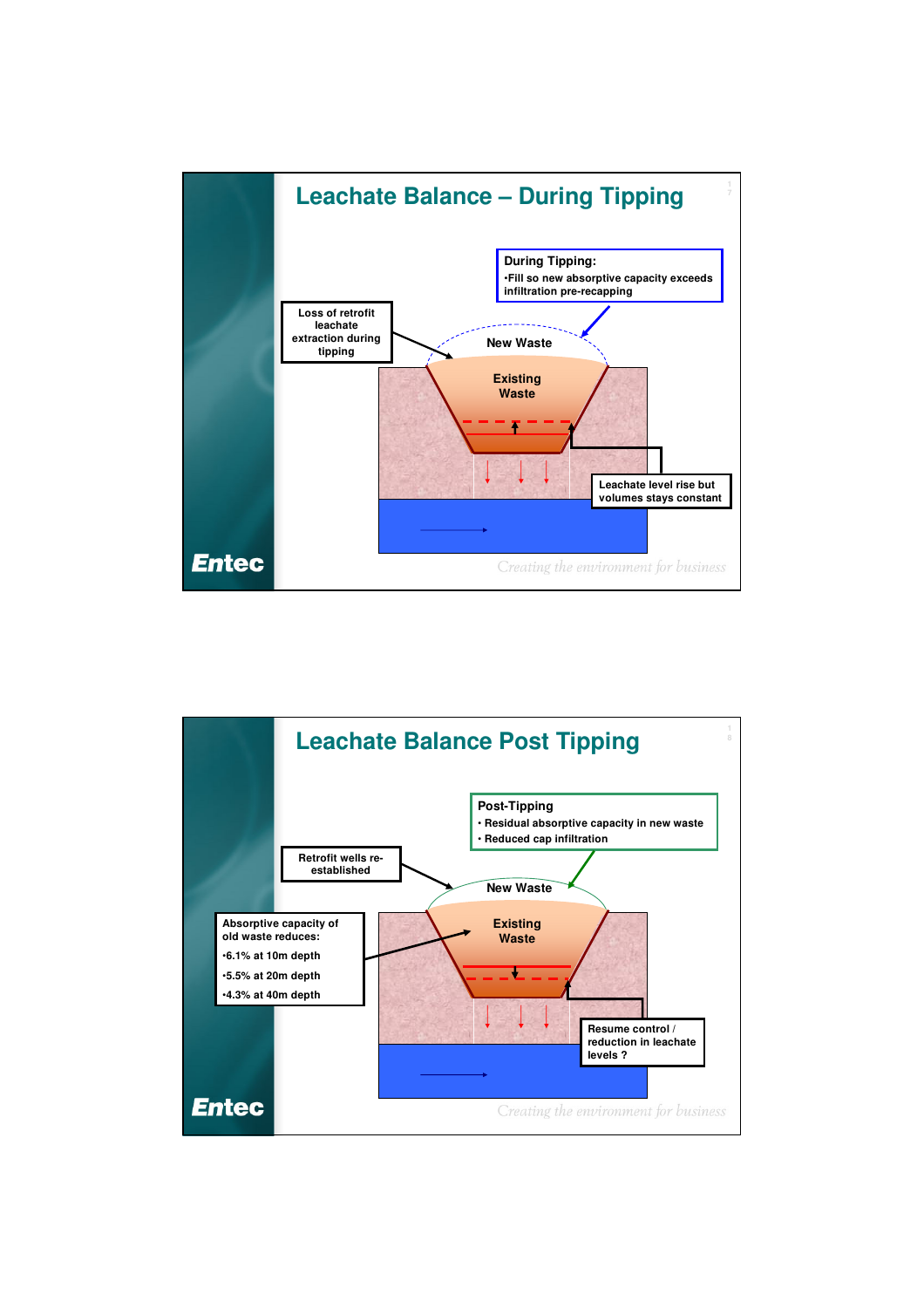

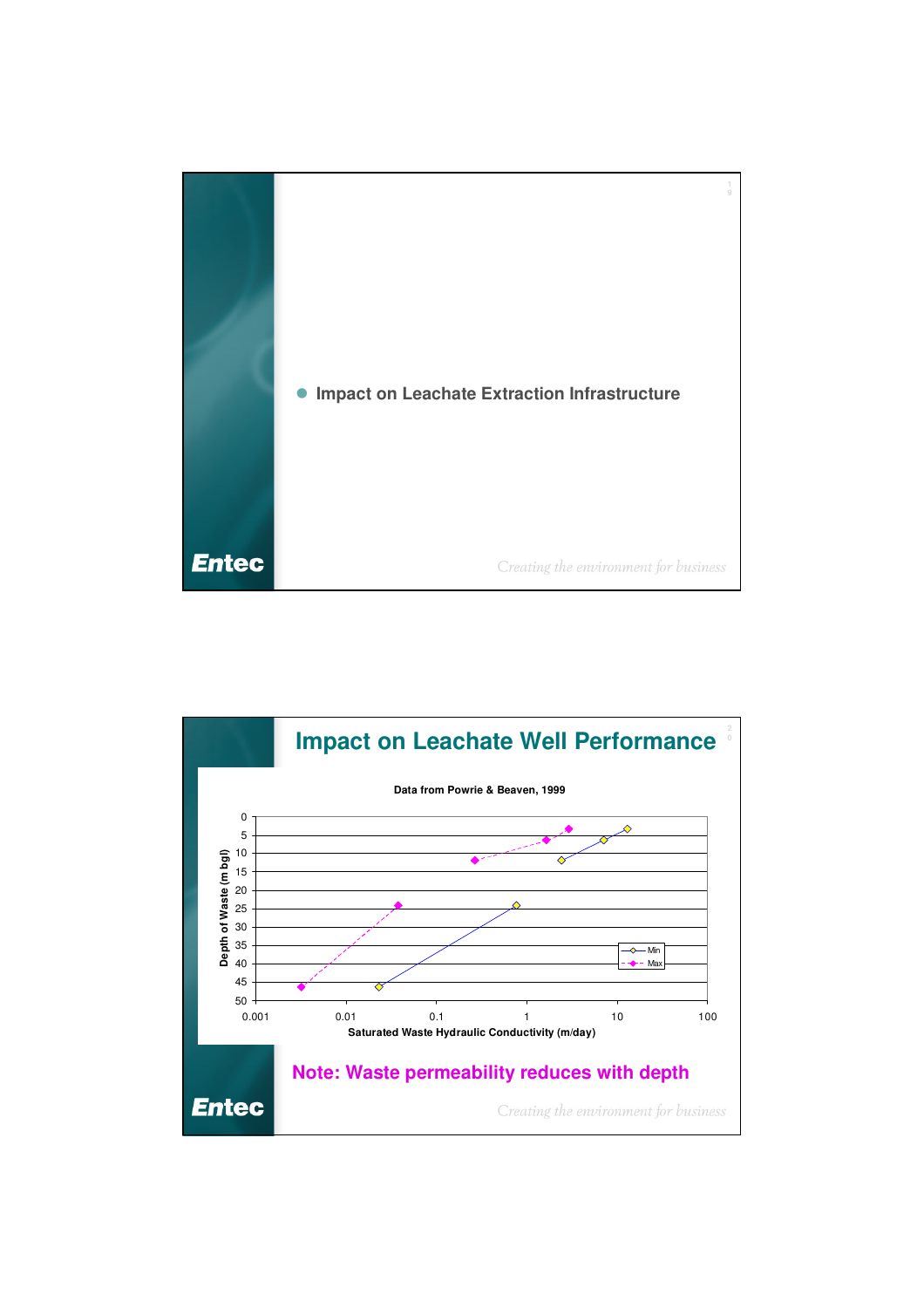

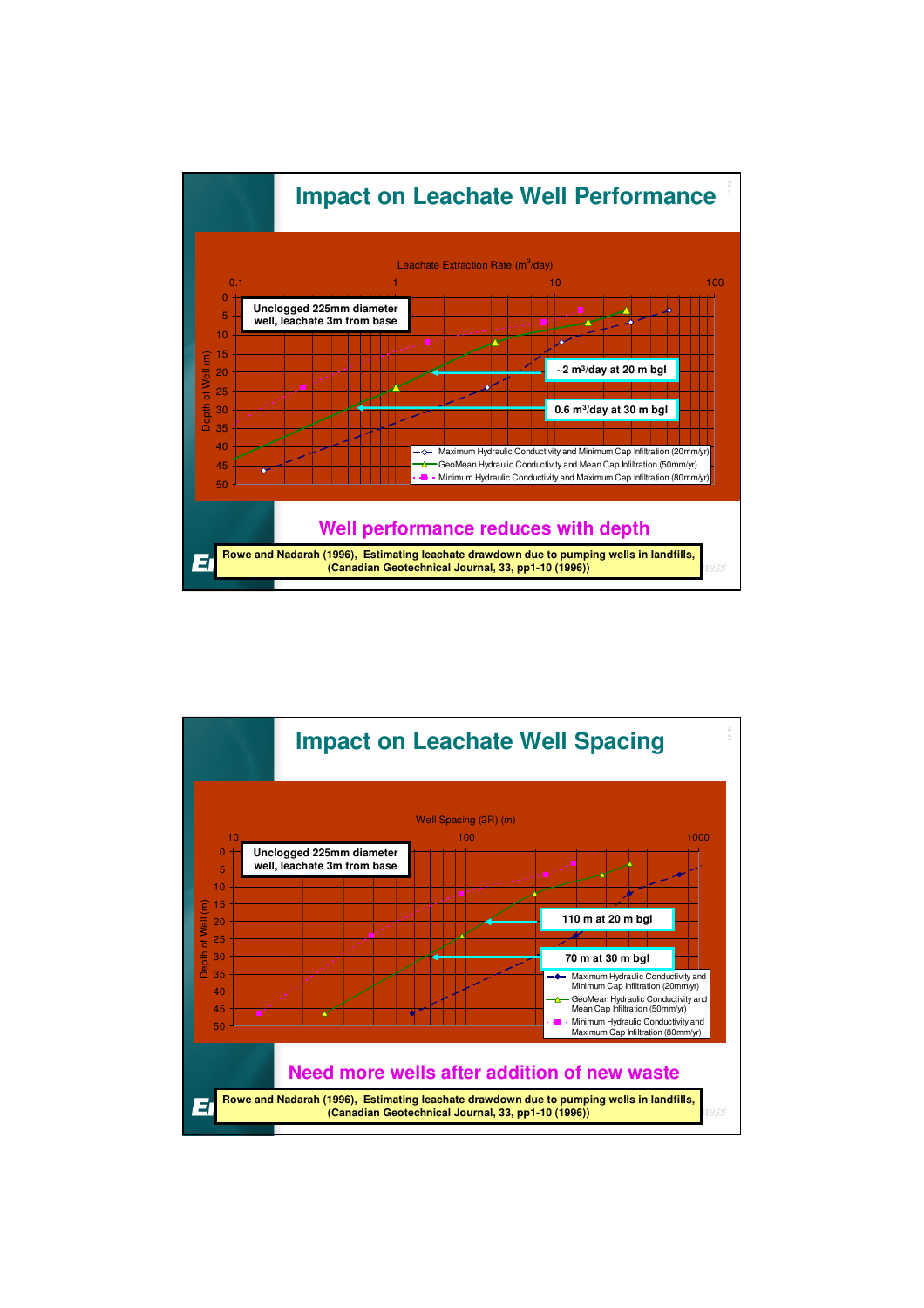

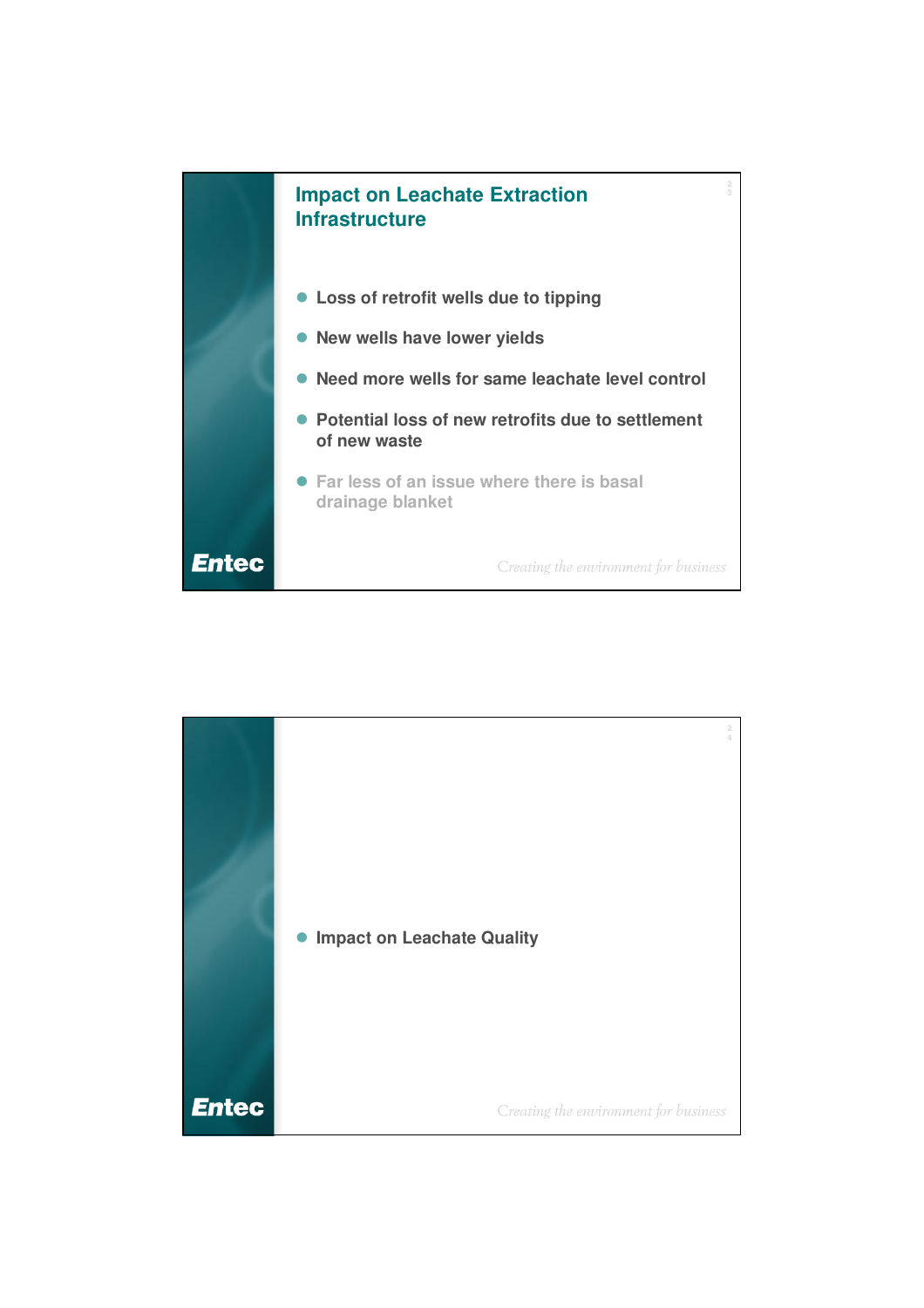

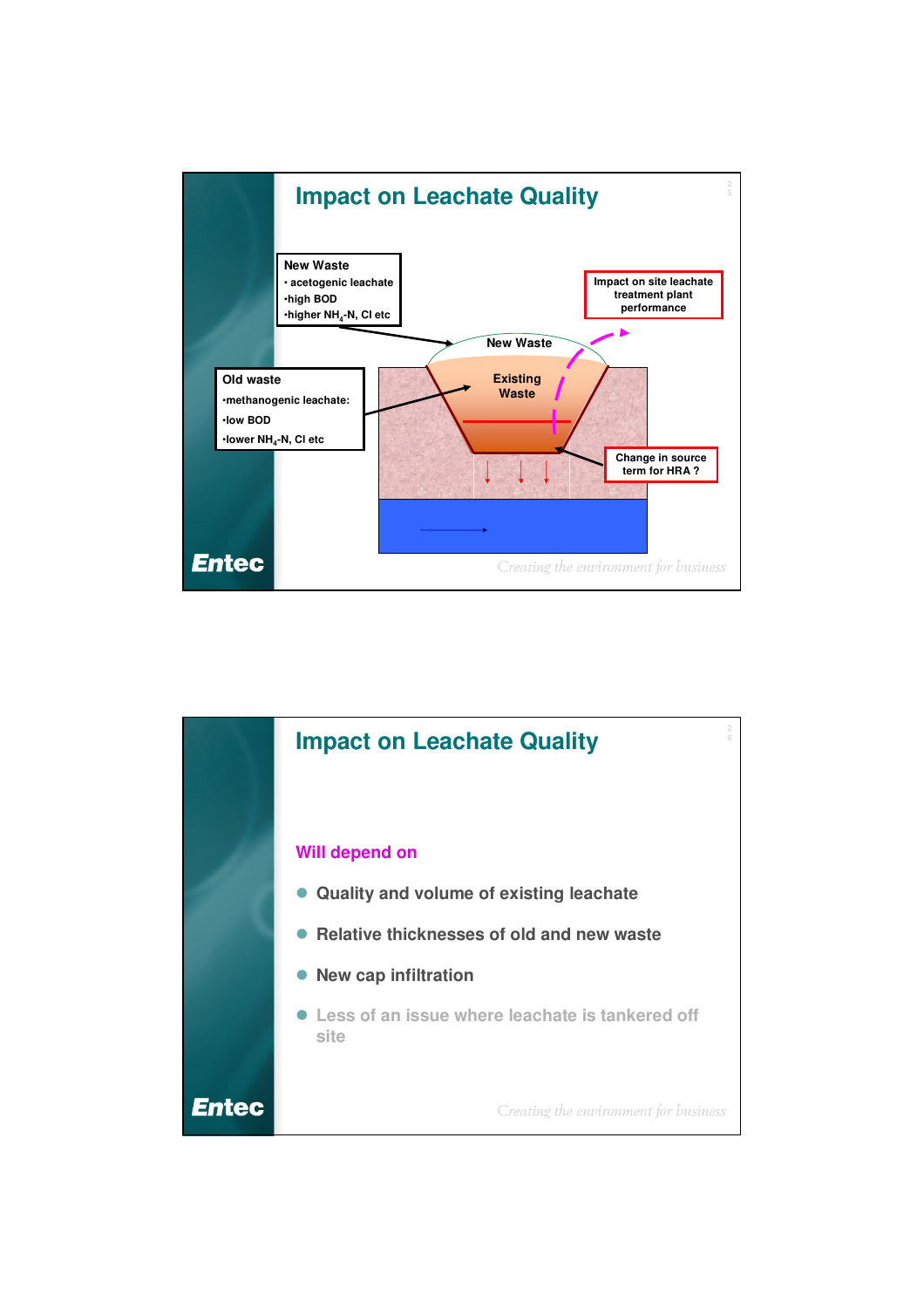

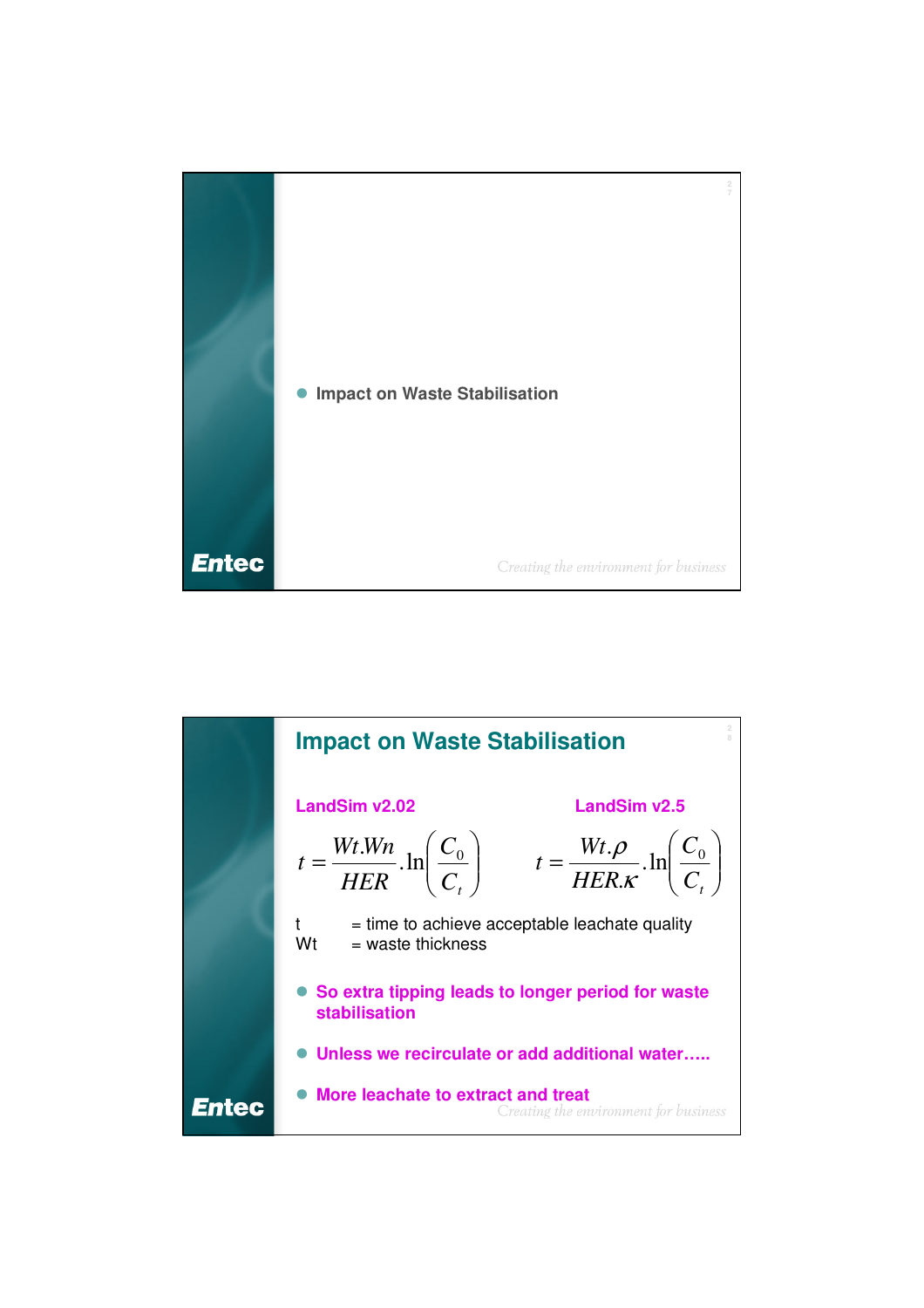

| Impact                       | Can it be<br>Modelled?                                                                                           | <b>Can it be Mitigated</b><br>Against?                                                                                                              |  |
|------------------------------|------------------------------------------------------------------------------------------------------------------|-----------------------------------------------------------------------------------------------------------------------------------------------------|--|
| Leachate level rise          | <b>Yes</b><br><b>Spreadsheets taking</b><br>account of drainable<br>porosity and changes in<br>waste thicknesses | <b>Yes</b><br>Reducing leachate levels<br>before tipping (to calculated<br>pre-tipping target levels)                                               |  |
| Leachate volumes             | Yes<br><b>Spreadsheets</b><br>calculating volumes to<br>be removed before,<br>during and after tipping           | Yes<br>Change leachate extraction<br>schedule and export and / or<br>treat more leachate. Overall<br>more leachate to extract $(=\mathbf{\hat{E}})$ |  |
| Extraction<br>infrastructure | <b>Yes</b><br>Spreadsheets                                                                                       | Yes<br>Additional wells or improved<br>well design / servicing $(=\epsilon)$                                                                        |  |
| Leachate quality             | Yes?<br>Spreadsheets?                                                                                            | Yes<br>Modify treatment plant,<br>increase tankering $(=\mathbf{\hat{E}})$                                                                          |  |
| Waste stabilisation<br>Entec | <b>Yes</b><br>LandSim or<br>spreadsheets                                                                         | 2<br>Recirculation, addition of<br>water $=$ more leachate to<br>extract $(=\mathbf{\pounds})$                                                      |  |